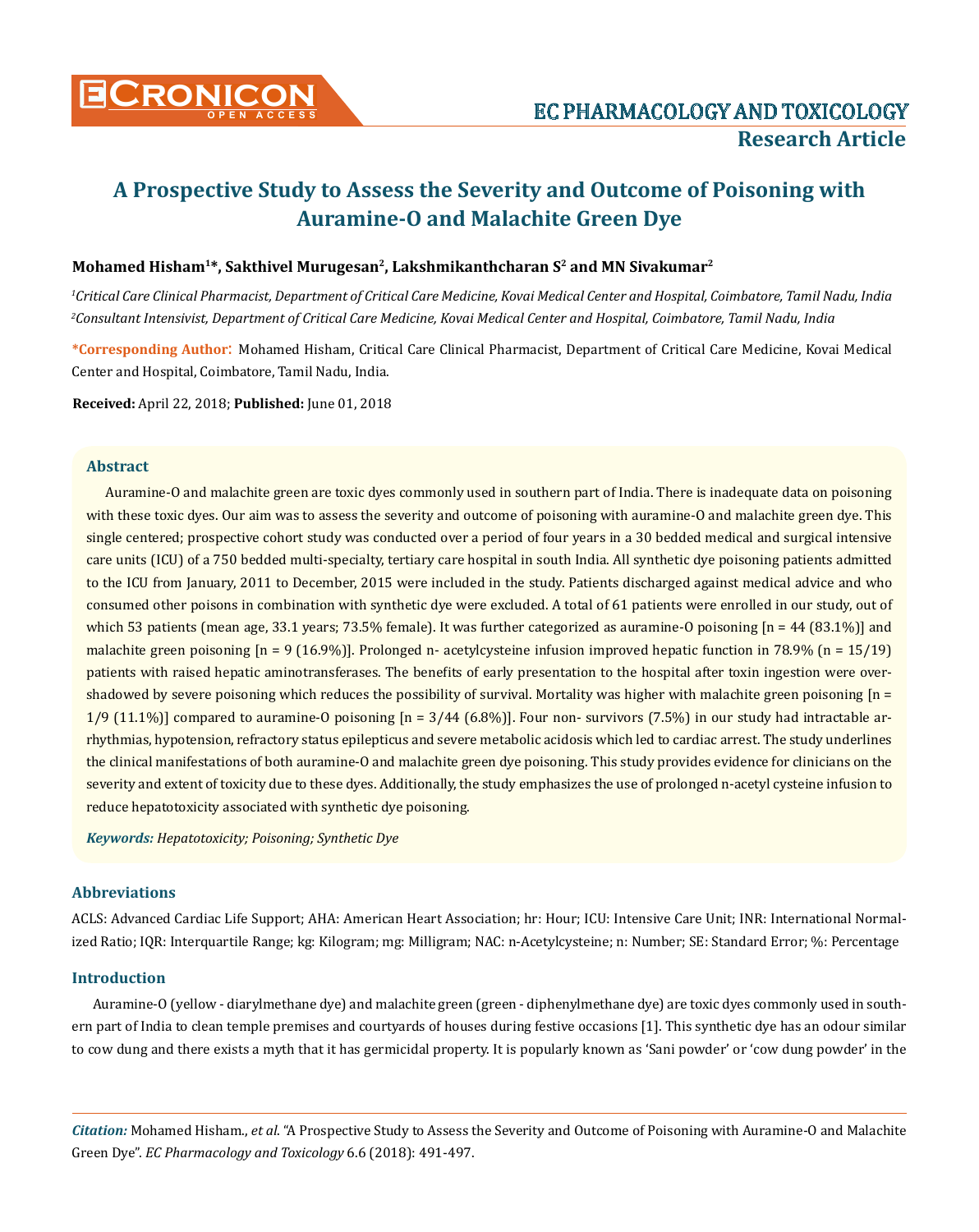state of Tamil Nadu, India. Though the sale of this toxin is legally banned [2], it is still freely available in the shops as packets of 25 grams.

Synthetic dye ingestion commonly causes yellow or green skin discoloration based on the compound. Auramine-O poisoning is mainly neurotoxic and hepatotoxic. Other ramifications of poisoning may vary from nausea, vomiting and abdominal pain in milder forms to toxic hepatitis, metabolic acidosis, generalized tonic- clonic seizures and status epilepticus in severe varieties. Non-significant and delayed rise in hepatic aminotransferases is considered as mild poisoning. Malachite green poisoning is highly toxic and causes multi- organ failure [3]. In severe poisoning, patients present with three or more of the following complications which include refractory status epilepticus, intractable arrhythmia, hypotension, five times rise in hepatic aminotransferases, acute kidney injury and refractory metabolic acidosis. Mortality associated with severe poisoning results from refractory circulatory shock and cardiac arrhythmias.

However, only scanty data are published regarding the severity of poisoning with auramine-O and malachite green in humans [4,5]. The purpose of this study was to assess the severity and outcome of poisoning with auramine-O and malachite green dye.

#### **Materials and Methods**

#### **Study design**

This is a single centered, prospective cohort study conducted over four years in the 30 bedded medical and surgical intensive care units (ICU) of a 750 bedded multispecialty tertiary care hospital in south India. Synthetic dye poisoning management protocol was created to serve as a guiding document for physicians.

## **Study population**

All patients with synthetic toxic dye poisoning requiring ICU admission from 1st January, 2011 to 31st December, 2015 were registered in the study, irrespective of their age. Patients who consumed other poisons in combination with synthetic dye and who were discharge against medical advice during the study period were excluded from the study.

#### **Management protocol for synthetic dye poisoning**

Synthetic dye poisoning is lethal with no available antidotes. Management includes appropriate organ support. Gastric lavage is given if the patient presents to hospital within one hour of toxin ingestion. Activated charcoal and whole bowel elimination techniques are not effective decontamination methods in this poisoning. Acute poisoning associated with toxic hepatitis is routinely managed with n-acetylcysteine (NAC) infusion. The dosing regimen includes an initial loading dose of 150 mg/kg of NAC over one hour, followed by 12.5 mg/ kg/hr for 4 hours, then continuous infusion of 6.25 mg/kg/hr until endpoints are achieved. Endpoints for discontinuation of NAC infusion include improvements in hepatic aminotransferases and other prognostic markers like lactate, prothrombin time and international normalized ratio (INR). Seizures are managed with lorazepam and levetiracetam. Refractory status epilepticus is managed with phenobarbital and continuous infusion of midazolam. Cardiac arrhythmias are managed as per American heart association (AHA) advanced cardiac life support (ACLS) protocol.

#### **Outcome measurements and data collection**

We collected data from various sources including medical records, laboratory data, treatment chart, direct patient interview and sometimes by interacting with treating clinician. We reviewed hospital medical record for information on demographics, quantity of poison ingested, time lapse since ingestion to commencement of treatment, management at outside hospital, presenting signs and symptoms, treatment, complications and outcome. The study also recorded the organ dysfunctions, duration of ventilation, length of ICU stay and duration of hospitalization. For any non-survivors during the study, we documented the cause of death from the medical death certificate. The institution ethics committee approved the study (registration number EC/AP/147/04-2011) and waived informed consent from all study participants.

*Citation:* Mohamed Hisham., *et al*. "A Prospective Study to Assess the Severity and Outcome of Poisoning with Auramine-O and Malachite Green Dye". *EC Pharmacology and Toxicology* 6.6 (2018): 491-497.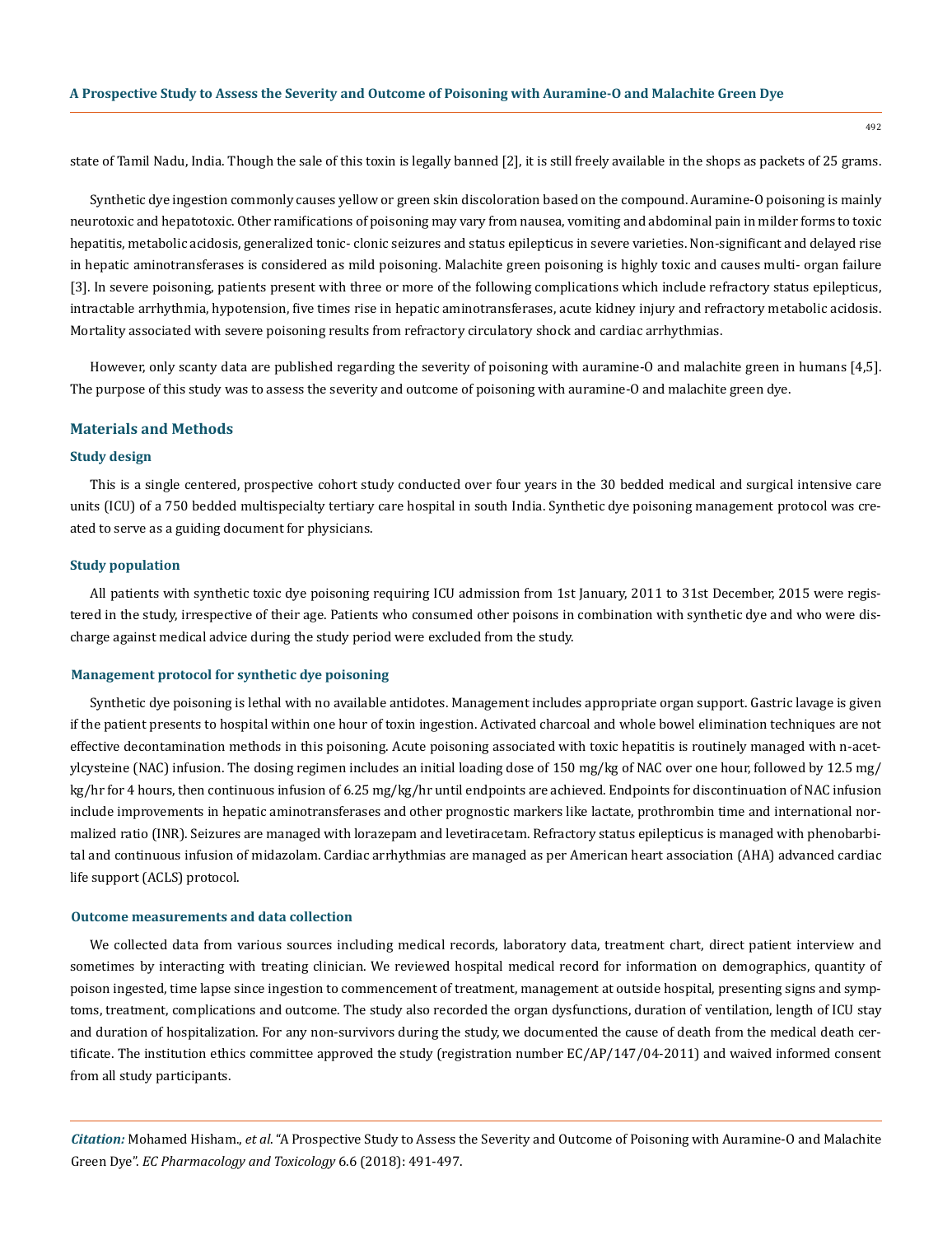#### **Statistical Analysis**

Categorical variables were expressed as frequency (percentage); continuous variables were described as mean values with standard error. The differences in categorical variables were calculated using Fisher exact test. Statistical significance was defined as p- value less than 0.05 for a confidence interval of 95%. All statistical analyses were performed with SPSS software (SPSS, version 23; IBM Corp., Armonk, NY).

## **Results and Discussion**

Inadequate data on poisoning related to auramine-O and malachite green dye, necessitates to study the severity and outcome associated with this toxic dye ingestion [6]. Sixty- one patients were enrolled in the study; eight patients did not meet the inclusion criteria due to discharge against medical advice and multiple toxin ingestion along with synthetic dye poisoning. Among the 53 patients included in the study; mean [standard error (SE)] patient age was 33.1 (2.1) years [interquartile range (IQR) 23 - 37 years] and 73.5% (n = 39) of the patients were women. The incidence of the synthetic dye poisoning among the age group were 35.8% in 20 - 29 years (n = 19) and 26.4% in 30 - 39 years ( $n = 14$ ). The type of synthetic dye poisoning was found to be 83.1% auramine-O ( $n = 44$ ) and 16.9% malachite green ( $n =$ 9). By profession, majority of the poisoning patients were  $52.8\%$  housewives (n = 28) followed by 15.1% students (n = 8).

The proportion of patients who reported to have consumed more than 50 gm (two packets) of toxin were 26.4% ( $n = 14$ ), less than 50 gm of toxin ingestion were 35.8% (n = 19) and the remaining 37.7% (n = 20) patients consumed unknown quantity of toxin. Of the 53 patients, 77.4% patients (n = 41) presented directly to our hospital and got treated. Remaining 22.6% patients (n = 12) received first aid elsewhere and later referred to our hospital. Patients who presented within two hours of poisoning to our hospital were 49.1% (n = 26) and 26.4%  $(n = 14)$  presented between two to six hours of toxin ingestion. The benefits of early presentation to the hospital after toxin ingestion are overshadowed by severe poisoning which reduces the possibility of survival (Table 1).

|                                                        | Death (%)  |                |  |  |
|--------------------------------------------------------|------------|----------------|--|--|
|                                                        | <b>Yes</b> | N <sub>o</sub> |  |  |
| Hospital admission within two hours of toxin ingestion | 3/4(75)    | 23/49 (46.9)   |  |  |
| Quantity of toxin ingested more than 50 gm             | 2/4(50)    | 12/49 (24.5)   |  |  |
| Features on hospital admission                         |            |                |  |  |
| Severe Poisoning                                       | 4/4(100)   | 2/49(4.1)      |  |  |
| Skin Discoloration                                     | 4/4(100)   | 31/49 (63.3)   |  |  |
| Seizures                                               | 4/4(100)   | 6/49(12.2)     |  |  |
| Transaminitis                                          | 4/4(100)   | 15/49 (30.6)   |  |  |
| Acute kidney injury                                    | 2/4(50)    | 3/49(6.1)      |  |  |
| Arrhythmias                                            | 4/4(100)   | 3/49(6.1)      |  |  |
| Hypotension                                            | 2/4(50)    | 2/49(4.1)      |  |  |
| Metabolic acidosis                                     | 3/4(75)    | 3/49(6.1)      |  |  |

*Table 1: Mortality outcome and characteristics of synthetic dye poisoning.*

In this prospective study, 66.1% (n = 35) patients had skin and mucous membrane discoloration over the face, neck, upper abdomen, upper and lower limbs (Figure 1-3). This was not fully explained by the spillage of the powder on the skin. The toxin being excreted through the skin could be a possible explanation for this generalized skin discoloration. Extensive toxin distribution to the tissues in the unionized state could be a reason for discoloration of body fluids especially urine in some of our patients [7]. Qualitative tests of blood

*Citation:* Mohamed Hisham., *et al*. "A Prospective Study to Assess the Severity and Outcome of Poisoning with Auramine-O and Malachite Green Dye". *EC Pharmacology and Toxicology* 6.6 (2018): 491-497.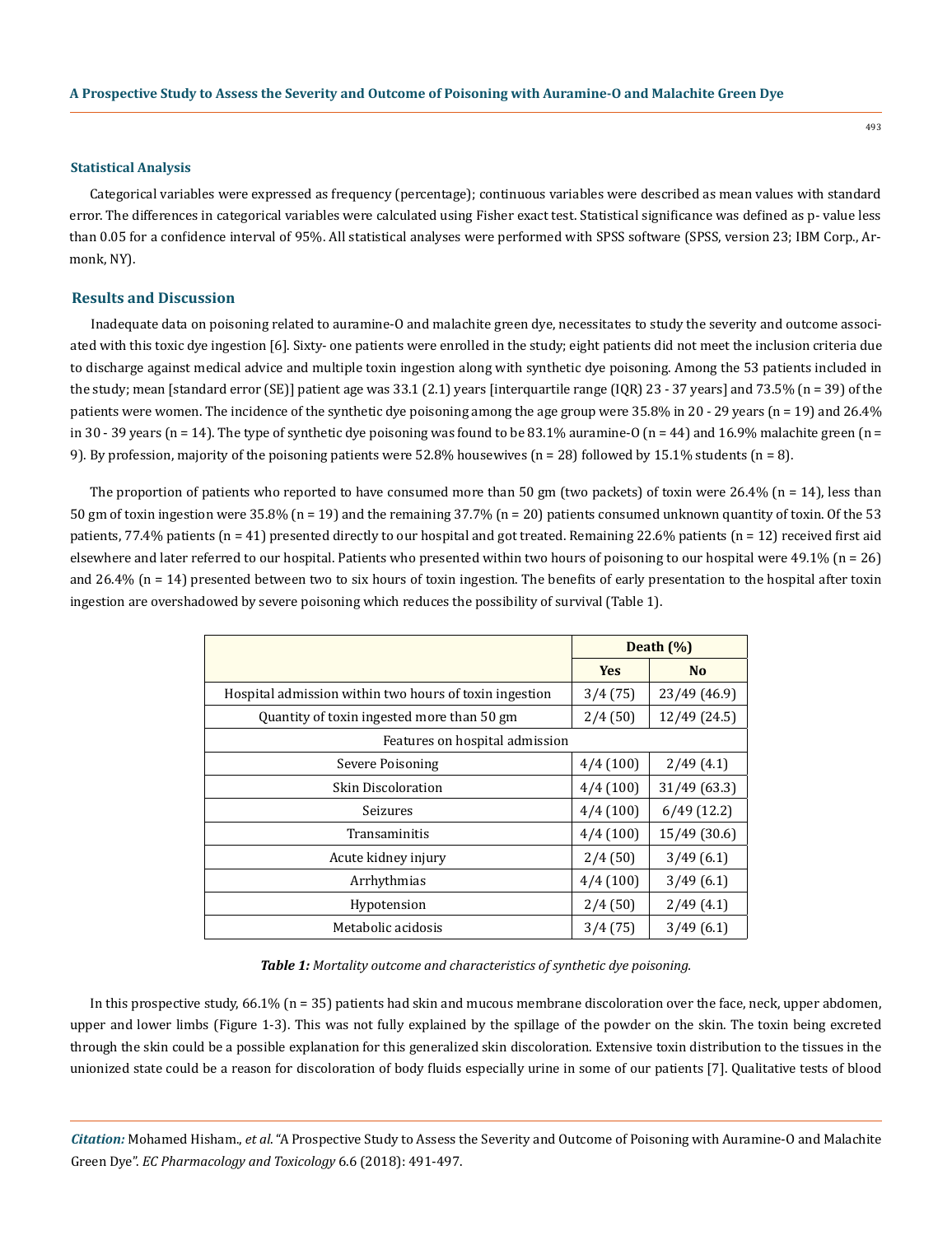494

samples, gastric lavage samples and synthetic dye products were done in accredited toxicology screening and analytical laboratories. These samples detected the presence of malachite green and auramine-O; it was negative for the presence of any other toxins like copper or iron compounds.



*Figure 1: Skin discoloration on the face after Auramine-O dye poisoning.*



*Figure 2: Skin discoloration on the face after Malachite green dye poisoning.*

*Citation:* Mohamed Hisham., *et al*. "A Prospective Study to Assess the Severity and Outcome of Poisoning with Auramine-O and Malachite Green Dye". *EC Pharmacology and Toxicology* 6.6 (2018): 491-497.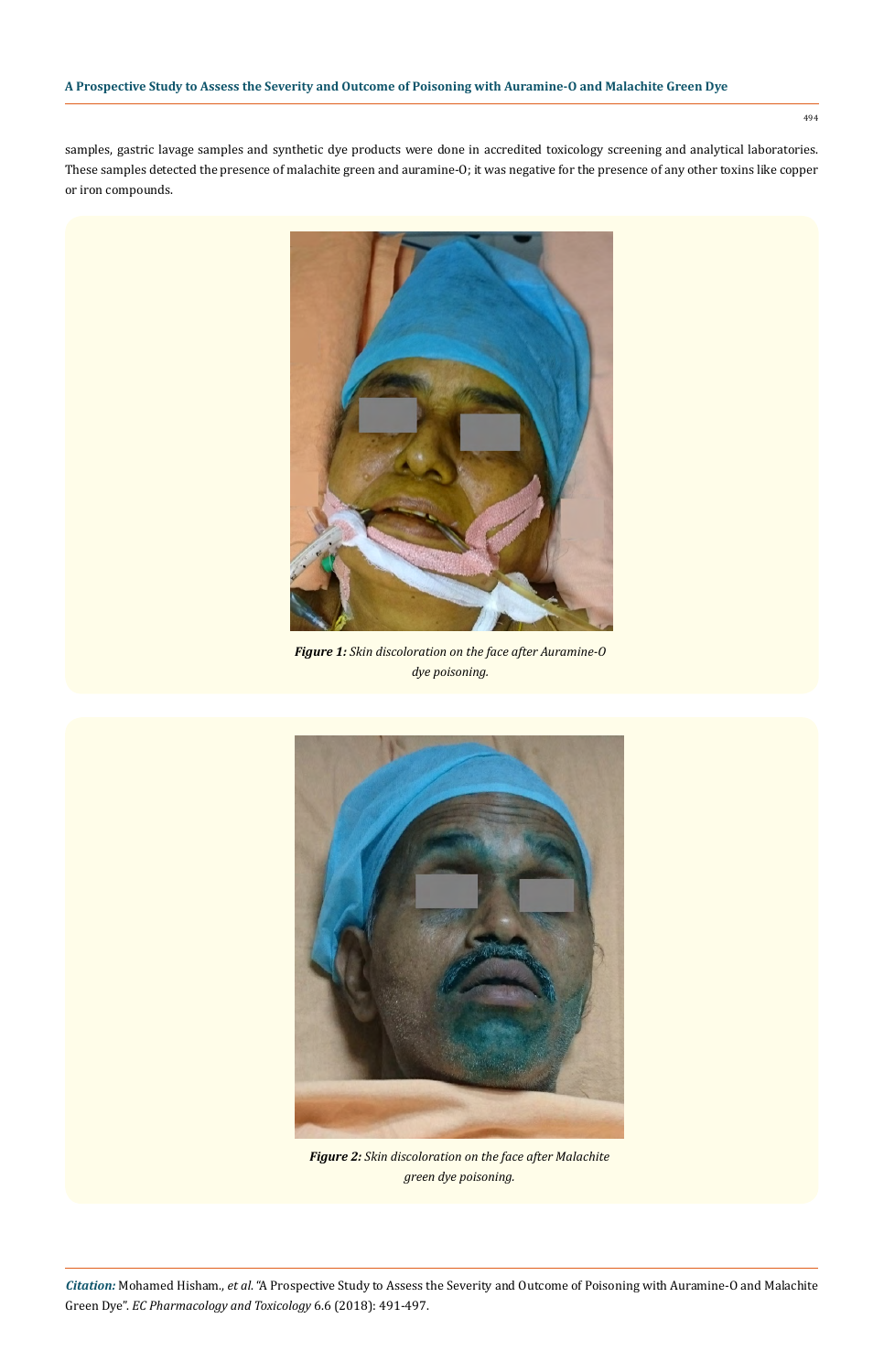*Figure 3: Skin discoloration on the upper limb after Malachite green dye poisoning.*

The primary symptoms on admission were 67.9% (n = 36) gastrointestinal which included nausea, vomiting and abdominal pain. The most common finding was rise in hepatic aminotransferases observed in 35.8% patients (n= 19). NAC is a pro-drug of L-cysteine which acts as a precursor to the biological anti-oxidant glutathione. Administration of NAC infusion replenishes the glutathione stores and limits the injury to liver. Interestingly, among the 19 patients with deranged hepatic function (measured by raised hepatic aminotransferases), 78.9% (n = 15) patients demonstrated improved hepatic function within few days following prolonged NAC infusion. There is no literature evidence for using NAC infusions in dye poisoning. However, many studies and some recommendation favor use of NAC infusions in nonacetaminophen induced acute liver failure [8,9].

Ten patients (18.9%) presented with convulsions requiring anti- epileptic drugs. Nine patients (16.9%) required endotracheal intubation due to refractory status epilepticus or low Glasgow coma scale. The hepatotoxicity and neurotoxicity encountered in our patients were reported previously in few isolated case reports [1,10].

This study provides evidence of renal failure caused by synthetic dye ingestion. We reported five patients (9.4%) with acute kidney injury on ICU admission and three patients required hemodialysis. Renal biopsy was done in a patient in view of non- improvement in renal function. The finding was suggestive of toxic tubular necrosis and the patient responded to prednisolone therapy. Acute kidney injury associated with this poisoning requiring dialysis or steroid therapy is uncommon. In survivors with mild renal impairment the renal function improved following resolution of their acute illness. Some researchers discussed that unionized dye gets precipitated in the renal tubules resulting in acute kidney injury [7]. Hence, they suggested the usefulness of urine alkalinization for enhancing toxin elimination.

*Citation:* Mohamed Hisham., *et al*. "A Prospective Study to Assess the Severity and Outcome of Poisoning with Auramine-O and Malachite Green Dye". *EC Pharmacology and Toxicology* 6.6 (2018): 491-497.

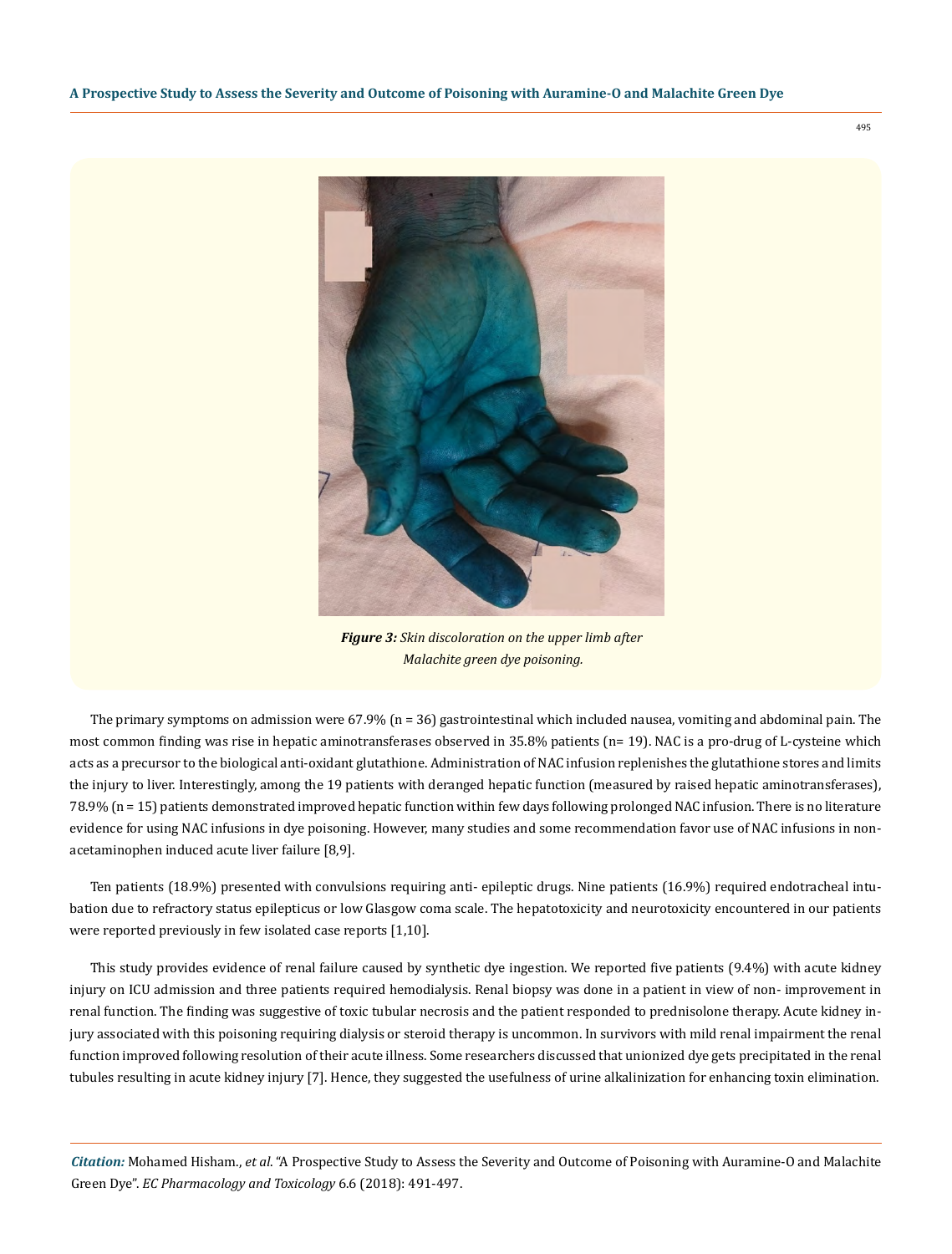The mean (SE) length of ICU stay was 2.38 (0.55) days and mean (SE) length of hospitalization was 5.09 (0.62) days. Survival rate in our study was 92.5%. The probability of survival was inversely proportional to the severity of poisoning. Mortality was higher with malachite green poisoning  $[n = 1/9 (11.1\%)]$  compared to auramine-O poisoning  $[n = 3/44 (6.8\%)]$  as defined in table 2. Four non- survivors (7.5%) in our study had intractable arrhythmias, hypotension, refractory status epilepticus and severe metabolic acidosis which led to cardiac arrest. All patients with arrhythmias and cardiac arrest in severe dye poisoning were refractory to anti- arrhythmic drugs, cardioversion or defibrillation. The severity of synthetic dye poisoning based on the clinical presentations helps the clinician to counsel the patient's relatives on their prognosis and anticipate appropriate problems [11]. Long- term complications were not reported among patients who recovered from synthetic dye poisoning.

|                               | Death $(\% )$ |                |
|-------------------------------|---------------|----------------|
|                               | Yes           | N <sub>0</sub> |
| Auramine-O dye poisoning      | 3/44(6.8)     | 41/44 (93.2)   |
| Malachite green dye poisoning | 1/9(11.1)     | 8/9(88.9)      |

*Table 2: Mortality outcome in different synthetic dye poisoning.*

A limitation of this study was that it was a single centered study. The limited population enrollment is acceptable considering the rarity of poisoning and lesser referrals to tertiary care hospital [12]. A question for future research includes determining the lethal dose of the toxin and mechanism of toxicity associated with these synthetic dyes. It is important to identify patients who might worsen at presentation to the hospital. Further studies are required to explore different treatment options and to maximize recovery after toxin exposure.

#### **Conclusions**

In summary, this study highlights the clinical manifestations of both auramine-O and malachite green dye poisoning. The study findings provide evidence for clinicians on the severity and extent of toxicity due to auramine-O and malachite green dyes. Patients with severe poisoning presents with three or more of the following complications which include refractory status epilepticus, intractable arrhythmia, hypotension, five times rise in hepatic aminotransferases, acute kidney injury and refractory metabolic acidosis. Mortality is high in patients with severe poisoning. Additionally, the study emphasizes the use of prolonged n-acetyl cysteine infusion to reduce hepatotoxicity associated with synthetic dye poisoning. Public health authorities may need to reinforce the ban on sale of these lethal toxins.

#### **Acknowledgements**

Nil.

## **Conflict of Interest**

The authors report no conflicts of interest. The authors alone are responsible for the content and writing of this article.

## **Bibliography**

- 1. Hisham MD., *et al*[. "Auramine-O and malachite green poisoning: Rare and fatal".](http://www.ijopp.org/article/81) *Indian Journal of Pharmacy Practice* 6.4 (2013): 72-74.
- 2. Avinash., *et al*. "'Sani' powder poison Legally banned". *[International Journal of Science and Research](http://www.ijsrp.org/research-paper-0916/ijsrp-p5715.pdf)* 6.9 (2016): 101-109.
- 3. [Culp SJ. "Mutagenicity and carcinogenicity in relation to DNA adduct formation in rats fed leucomalachite green".](https://www.ncbi.nlm.nih.gov/pubmed/12351145) *Mutation Research* [506-507 \(2002\): 55-63.](https://www.ncbi.nlm.nih.gov/pubmed/12351145)

*Citation:* Mohamed Hisham., *et al*. "A Prospective Study to Assess the Severity and Outcome of Poisoning with Auramine-O and Malachite Green Dye". *EC Pharmacology and Toxicology* 6.6 (2018): 491-497.